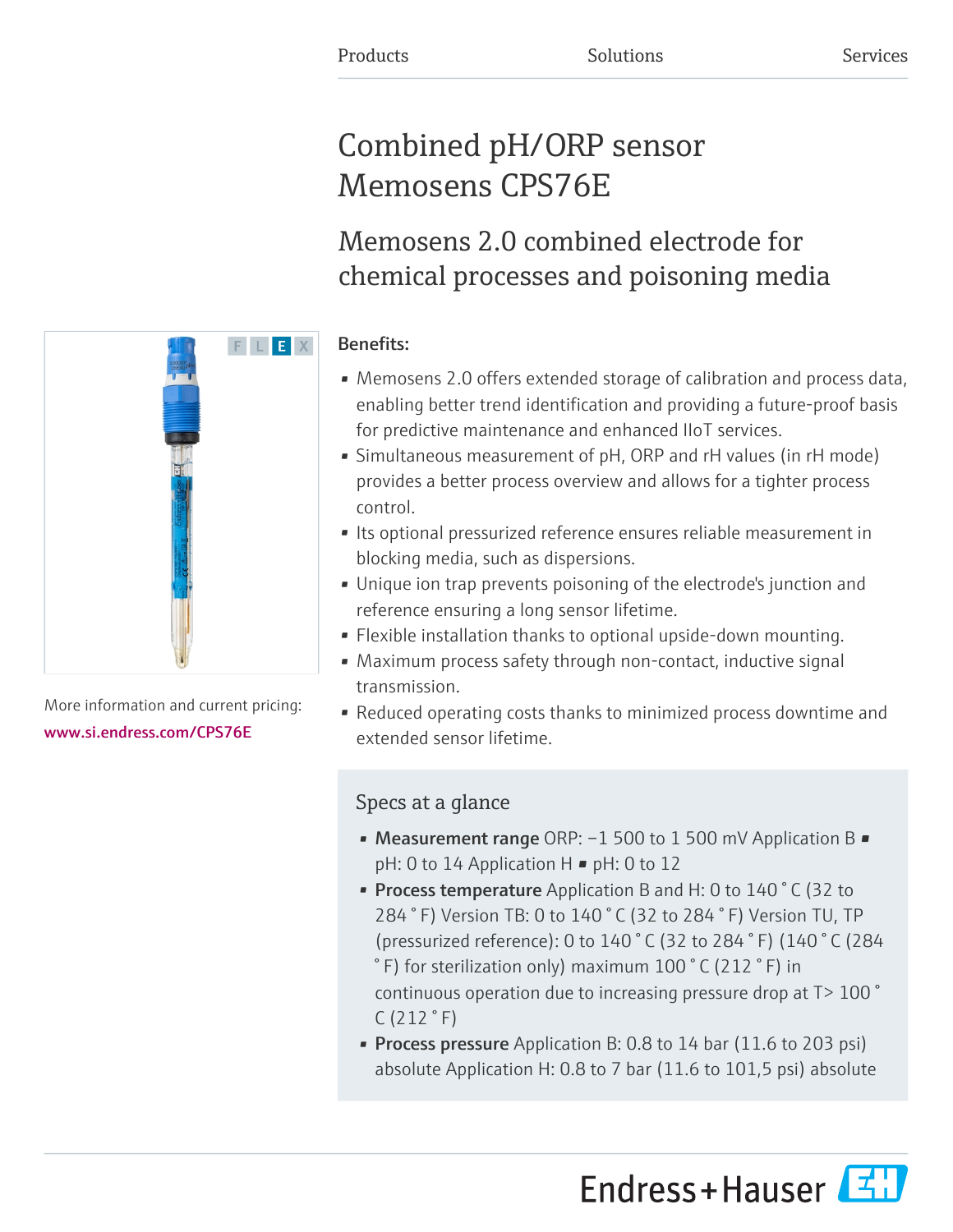Field of application: Memosens CPS76E is the heavy-duty specialist for simultaneous pH and ORP measurement. Its unique, contaminationresistant reference guarantees stable measurement in polluted, poisoning media and in media with low conductivity. Thanks to Memosens 2.0 digital technology, CPS76E combines maximum process integrity with simple operation. It resists moisture, enables lab calibration and offers extended storage of calibration and process data providing the perfect basis for predictive maintenance.

# Features and specifications

# ORP / Redox Measuring principle

Sensor ORP / Redox

# Application

Process technology and monitoring of processes with:

- Rapidly changing pH values
- High levels of electrode poisons, such as H2S

# Characteristic

Digital pH/ORP electrode for chemical process with an ion trap for poison-resistant reference

#### Measurement range

ORP: –1 500 to 1 500 mV Application B  $\blacksquare$  pH: 0 to 14 Application H • pH: 0 to 12

#### Measuring principle

Gel compact electrode with ceramic junction and ion trap for simultaneous measurement of pH, ORP and rH value (in rH mode)

#### Design

All shaft lengths with temperature sensor Advanced gel technology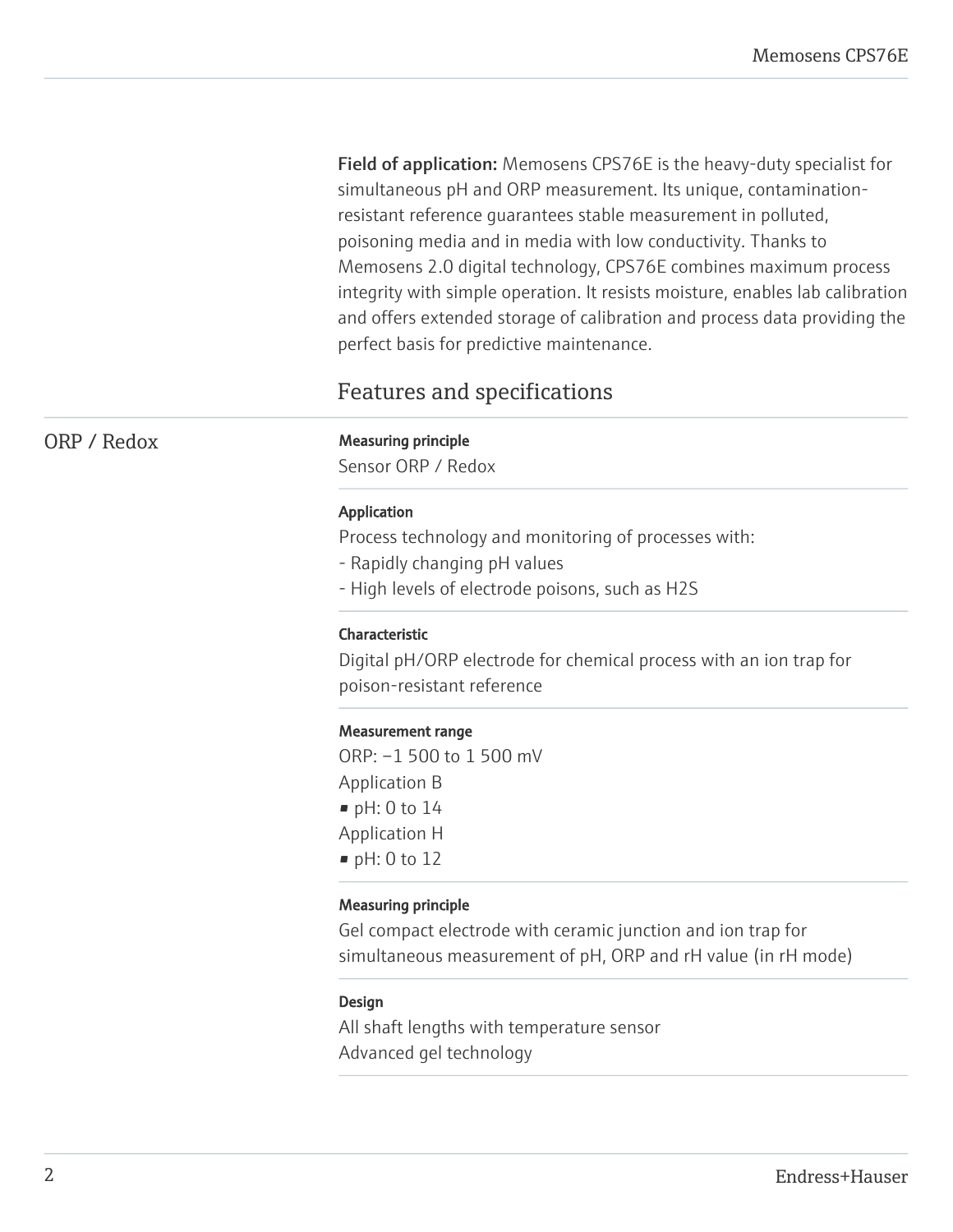# ORP / Redox

# **Material**

Sensor shaft: Glass to suit process pH membrane glass: Type B, Type N Metal lead: Ag/AgCl Open aperture: Ceramic junction, zirconium dioxide ORP measuring element: Platinum O-ring: FKM Process coupling: PPS fiber-glass reinforced Nameplate: Ceramic metal oxide

# Dimension

Diameter: 12 mm (0.46 inch) Shaft lengths: 120, 225, 360 and 425 mm (4.68, 8.77, 14.04 and 16,57 inch)

# Process temperature

Application B and H: 0 to 140 ° C (32 to 284 ° F) Version TB: 0 to 140 °C (32 to 284 °F) Version TU, TP (pressurized reference): 0 to 140 ° C (32 to 284 ° F) (140 ° C (284 ° F) for sterilization only) maximum 100 ° C (212 ° F) in continuous operation due to increasing pressure drop at T> 100 ° C (212 ° F)

# Process pressure

Application B: 0.8 to 14 bar (11.6 to 203 psi) absolute Application H: 0.8 to 7 bar (11.6 to 101,5 psi) absolute

#### Temperature sensor

NTC 30k

# Ex certification

With ATEX, IECEx, CSA C/US, NEPSI, Japan Ex and INMETRO approvals for use in

hazardous areas Zone 0, Zone 1 and Zone 2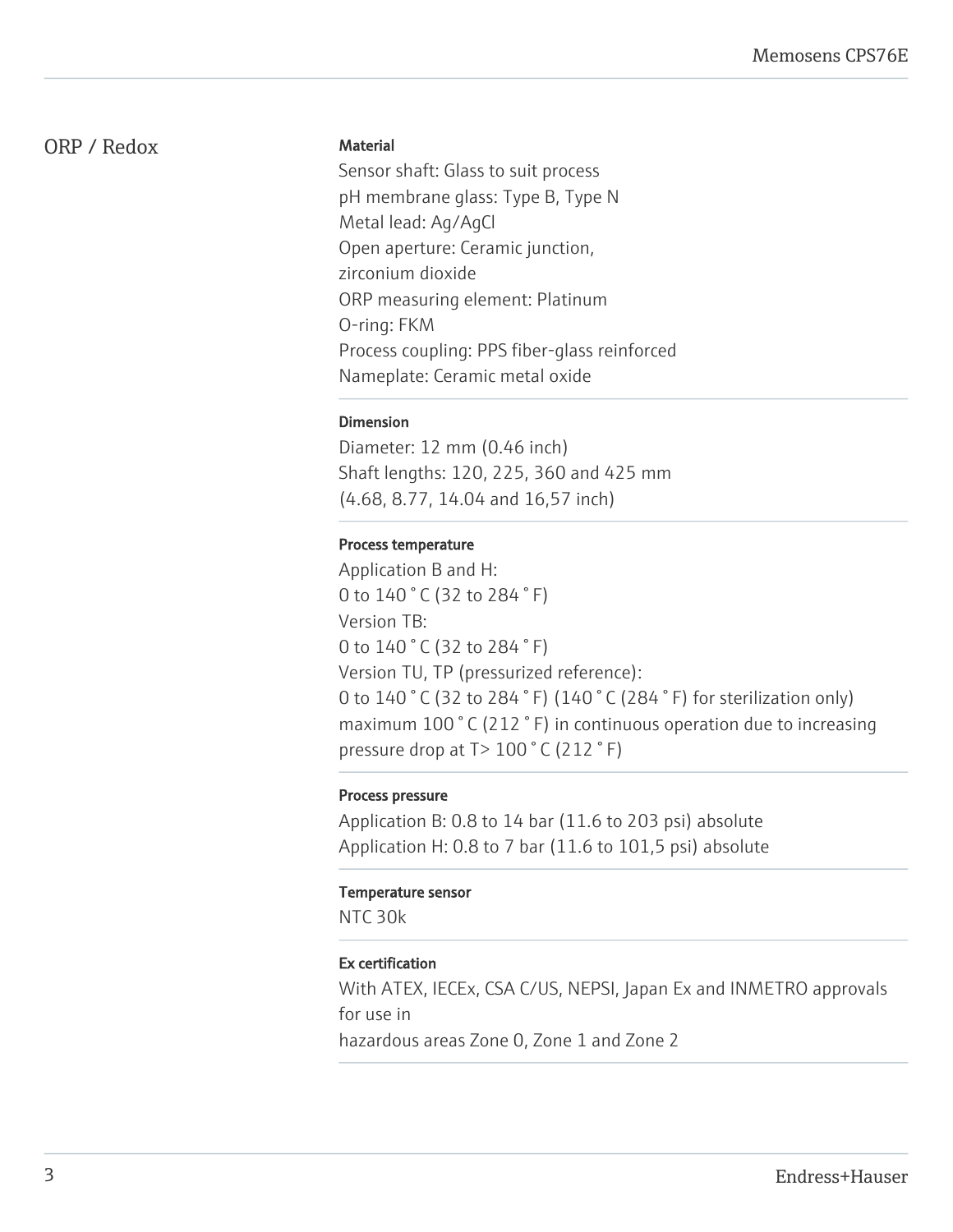# ORP / Redox

# **Connection**

Inductive, digital connection head with Memosens 2.0 technology

Ingres protection

IP68

# pH Measuring principle

Potentiometric

## Application

Process technology and monitoring of processes with:

- Rapidly changing pH values
- High levels of electrode poisons, such as H2S

#### Characteristic

Digital pH/ORP electrode for chemical process with an ion trap for poison-resistant reference

# Measurement range

ORP: –1 500 to 1 500 mV Application B • pH: 0 to 14 Application H • pH: 0 to 12

#### Measuring principle

Gel compact electrode with ceramic junction and ion trap for simultaneous measurement of pH, ORP and rH value (in rH mode)

#### Design

All shaft lengths with temperature sensor Advanced gel technology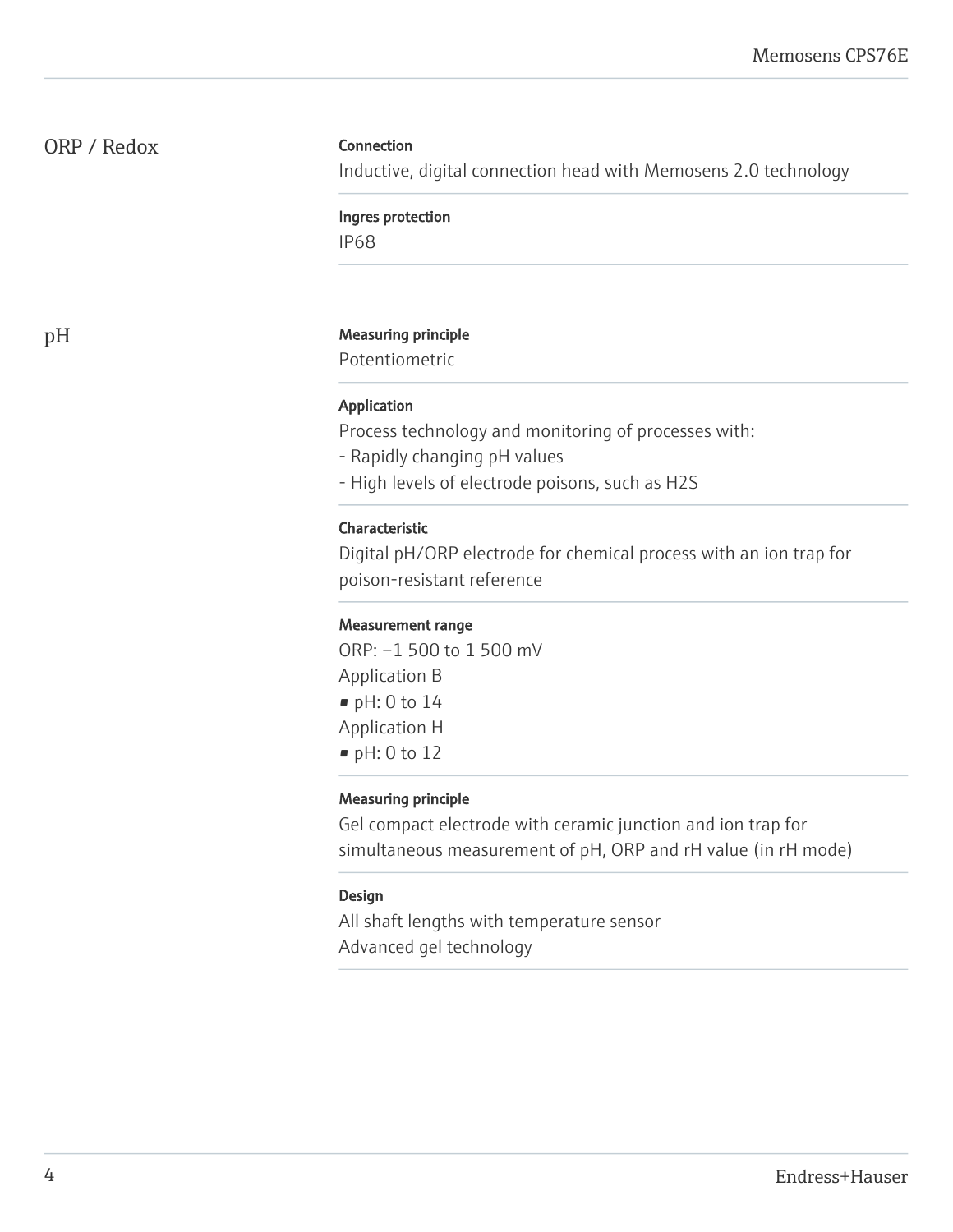# **Material**

Sensor shaft: Glass to suit process pH membrane glass: Type B, Type N Metal lead: Ag/AgCl Open aperture: Ceramic junction, zirconium dioxide ORP measuring element: Platinum O-ring: FKM Process coupling: PPS fiber-glass reinforced Nameplate: Ceramic metal oxide

# Dimension

Diameter: 12 mm (0.46 inch) Shaft lengths: 120, 225, 360 and 425 mm (4.68, 8.77, 14.04 and 16,57 inch)

# Process temperature

Application B and H: 0 to 140 ° C (32 to 284 ° F) Version TB: 0 to 140 °C (32 to 284 °F) Version TU, TP (pressurized reference): 0 to 140 ° C (32 to 284 ° F) (140 ° C (284 ° F) for sterilization only) maximum 100 ° C (212 ° F) in continuous operation due to increasing pressure drop at T> 100 ° C (212 ° F)

# Process pressure

Application B: 0.8 to 14 bar (11.6 to 203 psi) absolute Application H: 0.8 to 7 bar (11.6 to 101,5 psi) absolute

#### Temperature sensor

NTC 30k

# Ex certification

With ATEX, IECEx, CSA C/US, NEPSI, Japan Ex and INMETRO approvals for use in

hazardous areas Zone 0, Zone 1 and Zone 2